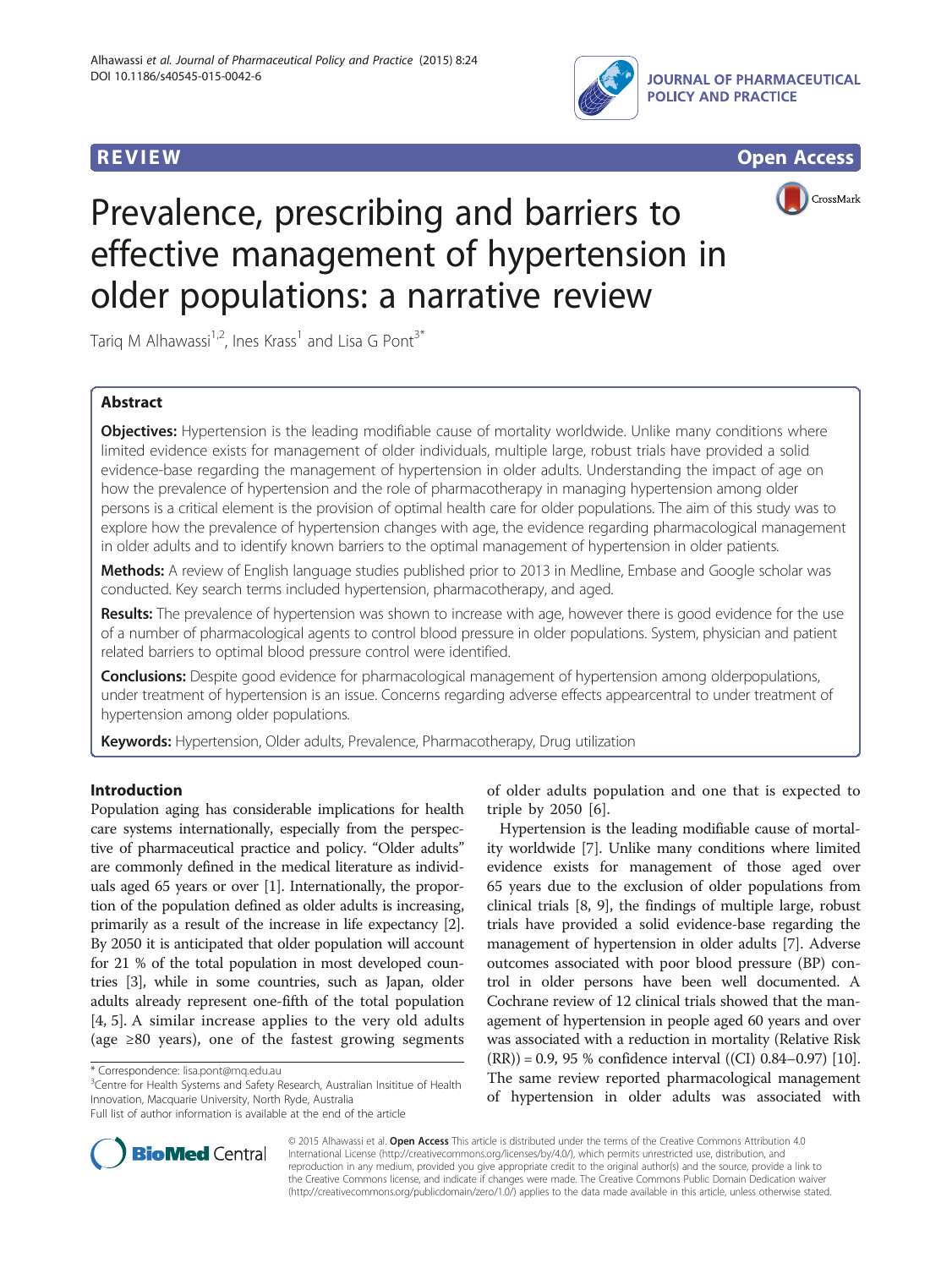significant reductions in both cardiovascular (RR = 0.77, 95 % CI 0.68–0.86) and cerebrovascular mortality (RR = 0.66, 95 % CI 0.53–0.82) [\[10](#page-4-0)].

Given the expected increase in the older adult population and the wealth of evidence regarding the management of hypertension in older persons, understanding how the prevalence of hypertension changes with age as well as how physicians currently manage older patients with increased BP is important. Furthermore, insight into current barriers to the provision of optimal management is essential if clinicians are to meet the health needs of the growing older populations. The aim of this study was to provide an overview of the prevalence of hypertension and its pharmacological management in older adults. A secondary aim was to explore known barriers to the optimal management of hypertension in older patients.

#### Methods

Narrative review methodology as described by Green et al. [[11](#page-4-0)] was used to conduct a non-systematic narrative review of the literature regarding pharmacotherapy for the management of hypertension in older populations.

#### Data sources and study selection

An electronic search of the electronic databases EMBASE, MEDLINE for studies published prior to 2013 regarding the use of pharmacotherapy for the pharmacological management of hypertension among older populations was conducted. In addition, Google scholar was searched to identify any non-indexed relevant publications. Search terms used included: hypertension, pharmacotherapy, and aged. Additional search terms used included: drug therapy, elderly, older patients, and geriatric. Search terms were mapped to MESH headings in Medline and EMTREE headings in Embase. Studies which focused specifically on pharmacological management of hypertension in older persons were included in the review. Exclusion criteria were non-English language studies, studies in non-human populations as well as studies that did not specifically focus on populations aged 65 years and older or on pharmacological management of hypertension.

#### Data synthesis

A narrative synthesis of the prevalence of hypertension in older populations, the evidence regarding the use of different pharmacological agents and identification of barrier to optimal pharmacological management of hypertension among older persons was conducted.

# Review

#### Prevalence of hypertension in older populations

Data from the Framingham study in 1978 and 2002 [[12](#page-4-0)–[14\]](#page-4-0) and the 2005 US National Health and Nutrition Survey (NHANES) [[15\]](#page-4-0) have shown clear increases in the prevalence of hypertension with age (Fig. [1\)](#page-2-0). The original Framingham study followed 5209 respondents from 1948 until 2005, exploring the development of cardiovascular disease and identification of associated risk factors over time [[2](#page-4-0), [3\]](#page-4-0). The NHANES surveys are annual cross sectional surveys which combine interview and physical examination, to assess health status across representative samples of the American population.[\[15](#page-4-0)] The NHANES data demonstrated that increases in the prevalence of hypertension prevalence begin in adulthood, with the prevalence doubling between the ages of 20–40 years, and then with a further 100 % increase occurring between 40 and 60 years. The Framingham study showed that this pattern continues as people age, with the prevalence of hypertension increasing from 27.3 % in those aged  $\geq 60$  years to 74.0 % in those aged over 80 years.

Gender differences in the prevalence of hypertension have been noted in both younger and older populations. A number of studies have shown found that although women have a lower prevalence of hypertension than men at a younger ages, this pattern changes after the age of 60 years when the pattern reverses with the prevalence in women exceeding that in men.[\[13, 16](#page-4-0)–[21\]](#page-4-0),

Differences have been reported in terms of aging with respect to increases in systolic blood pressure (SBP) compared with diastolic blood pressure (DBP). Both systolic and diastolic pressure have been reported to increase with age. [\[15\]](#page-4-0) This increase continues until the ninth decade however it is believed that DBP may plateau or even decrease around the age of 60 years. [\[15\]](#page-4-0) These differences may account for the increase in isolated systolic hypertension that is associated with aging. Isolated systolic hypertension refers to elevated SBP with a normal DBP. [\[22\]](#page-4-0) .

Pathophysiological changes including increased peripheral vascular resistance due to arterial stiffening, which occur with age, are believed to be one factor associated with the increase in hypertension associated with aging. [[15, 23](#page-4-0)]. This increase in arterial stiffness with ageing is believed to alter the normal hemodynamic pattern of blood pressure (BP) causing an increased pulse wave velocity, an index of arterial stiffness, and widening pulse pressure therefore accounting for the observed age– related decline in DBP and increase in SBP. [[17](#page-4-0), [23](#page-4-0)–[25](#page-4-0)]. Other factors such as the changes in renin and aldosterone levels, decreases in renal salt excretion, age-related declines in renal function and associated changes in the autonomic nervous system and endothelial function are also considered contributory factors.[[16](#page-4-0), [26](#page-4-0)–[28](#page-4-0)]. Life style related factors might also contribute to the development of hypertension. Factors such as stress, excessive alcohol intake, sedentary life style, high sodium intake and obesity are risk factors for hypertension [[16, 29](#page-4-0)–[31](#page-4-0)].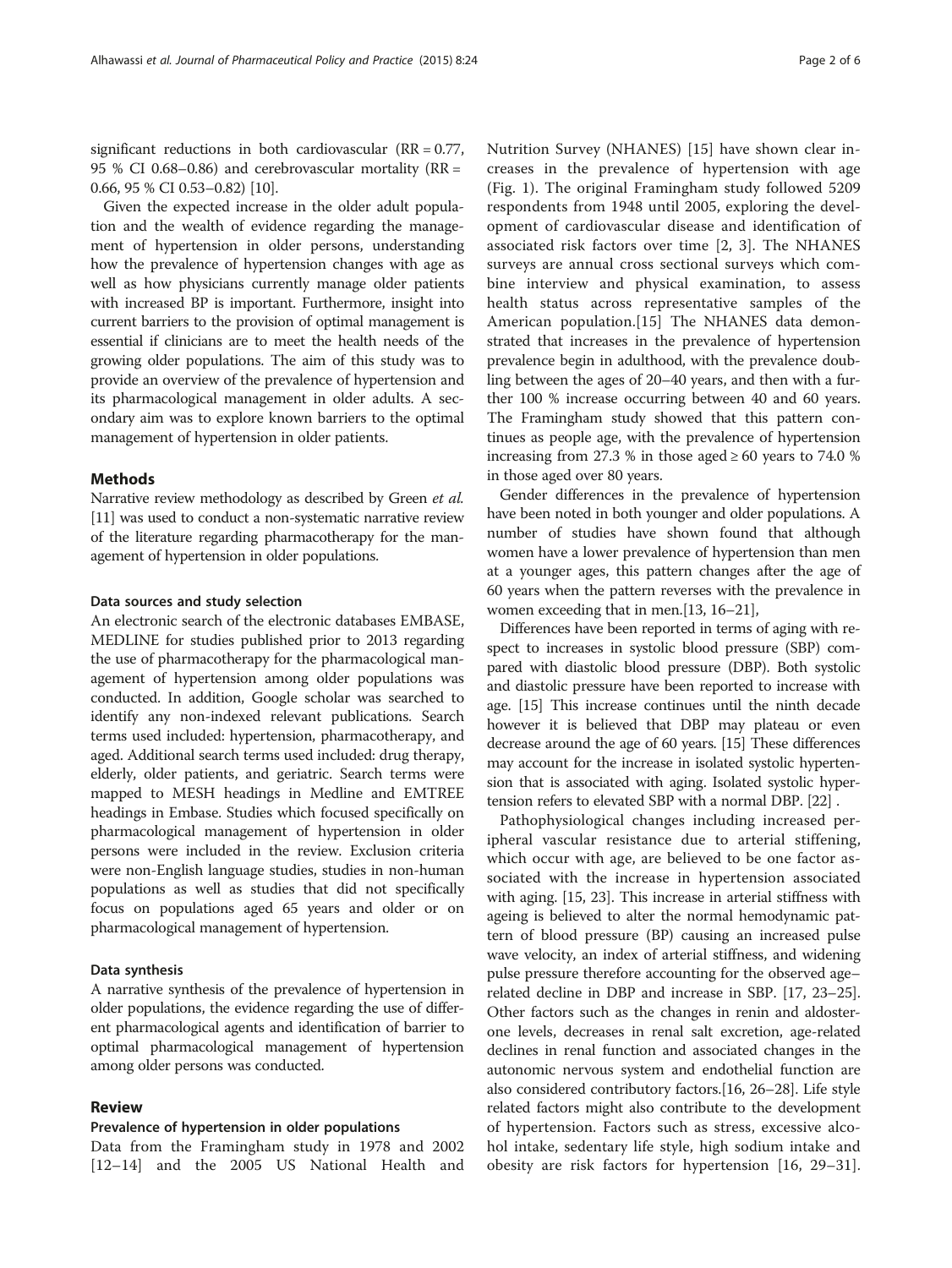<span id="page-2-0"></span>

Moreover a synergistic effect on the risk of hypertension has been observed when multiple factors exist synchronously [[16, 29](#page-4-0)–[31](#page-4-0)].

# Pharmacological management of hypertension in the elderly

While life-style interventions are generally the first-line strategy for the management of all persons with hypertension, the majority of hypertensive patients will require pharmacological intervention to adequately control their blood pressure. [[32](#page-4-0)]. A number of large well-conducted clinical trials exploring pharmacological management of hypertension in the elderly have been conducted and there is good evidence for the use of a variety of different antihypertensive agents in the management of hypertension in the elderly. [[10](#page-4-0)]

# Thiazide and thiazide -like diuretics

Thiazides diuretics are one of the oldest drug classes used in the treatment of hypertension. [[33\]](#page-5-0) Evidence of effectiveness in lowering BP and preventing the cardio and cerebrovascular adverse outcomes associated with hypertension in the elderly has been supported by several clinical trials, including the Hypertension in the very elderly (HyVET) [[34\]](#page-5-0), the Swedish Trial in Old Patients with Hypertension (STOP)[[35, 36\]](#page-5-0) and the Antihypertensive and Lipid-Lowering Treatment to prevent Heart Attack Trial (ALLHAT) [[37\]](#page-5-0) studies While not all these studies focused specifically on the elderly, the mean participant age was over 65 years for all, and their recommendations were especially relevant for the younger elderly population.

Use of thiazide and thiazide like diuretics for the management of hypertension in older persons has declined over the past decade. [\[19](#page-4-0), [20,](#page-4-0) [38](#page-5-0)–[40\]](#page-5-0). There are a number of possible explanations for this change in the pattern of thiazide prescribing including increased use of other diuretics, particularly in elderly with complicated hypertension [\[41, 42](#page-5-0)], the advent of other antihypertensive medications such as Calcium Channel Blockers (CCBs) or agents acting on the Renin Angiotensin System (RAS), as well as greater caution by prescribers due to increased risk of adverse drug reactions in elderly [\[43, 44](#page-5-0)]. Yet, despite this general decline in thiazide use among older persons with hypertension, their use remains high [[15](#page-4-0), [45](#page-5-0), [46\]](#page-5-0), and they are the most commonly used agents in combination therapy in the management of hypertension. [\[19, 20,](#page-4-0) [38](#page-5-0), [39, 45](#page-5-0), [47](#page-5-0)].

#### Agents acting on the Renin-Angiotensin System (RAS)

There are three main three antihypertensive classes that act on RAS. These are the angiotensin receptor blockers (ARBs), the Angiotensin concerting enzyme inhibitors (ACEI) and the direct renin inhibitors. The use of both ARBs [\[15](#page-4-0), [38, 45](#page-5-0)] and ACEIs [\[15](#page-4-0), [19, 20](#page-4-0), [38, 40, 45](#page-5-0), [47](#page-5-0)–[49](#page-5-0)] in the elderly is generally high, and has increased over years surpassing other antihypertensive classes such as CCBs. The increase in use of these agents has been supported by clinical trials such as the Second Australian National Blood Pressure (ANBP2) [[50\]](#page-5-0) which demonstrated that ACEI were superior to thiazide diuretics in terms of cardiovascular outcomes, however there was no difference between the regimens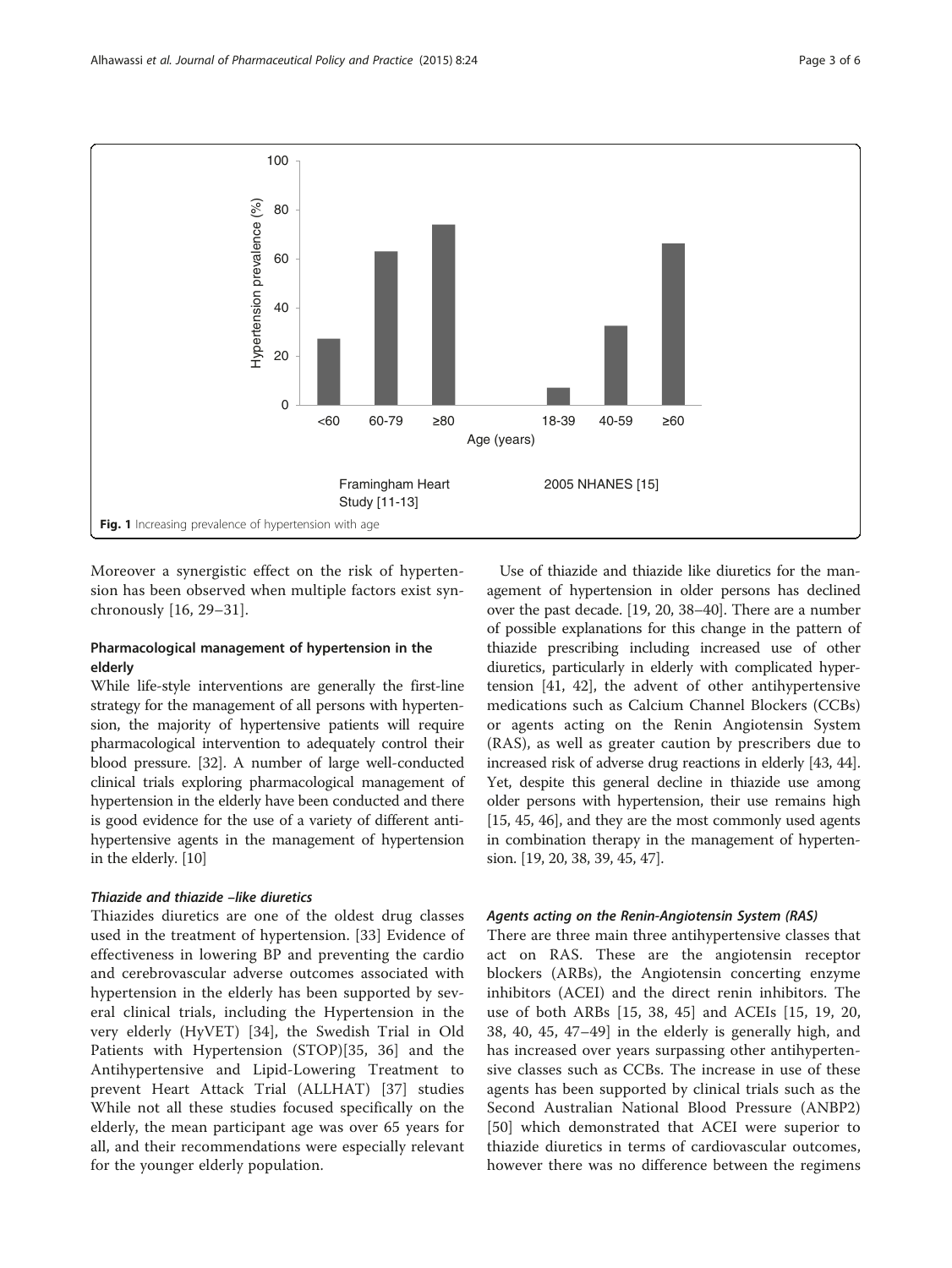in terms of all cause mortality. In addition to increased use as monotherapy, ACEI and ARB use in combination with other antihypertensive medications has also increased over recent years [[19, 20,](#page-4-0) [38](#page-5-0), [39, 45, 47](#page-5-0)]. In contrast to the common use of ACEIs and ARBs, use of aliskiren, a direct renin inhibitor that has been approved for use since 2007 in elderly hypertension patients is minimal[\[15](#page-4-0), [47\]](#page-5-0). The slow uptake of aliskiren for use among the elderly may be hindered by its limited efficacy and relatively poor safety profile.[\[51](#page-5-0), [52\]](#page-5-0)

## Calcium channel blockers (CCBs)

Since the introduction of CCBs, the prescribing pattern of this antihypertensive medication class in the elderly has increased both as monotherapy and combination therapy. [[15](#page-4-0), [20](#page-4-0), [39, 48, 49](#page-5-0)] Despite publication of the Systolic Hypertension in the Europe Trial (SYST-EUR) in 1997 which showed that treating 1000 patients for 5 years with a CCB regimen prevents 29 strokes or 53 MIs [\[53](#page-5-0)], a decline in the use of CCBs has generally been noticed in elderly and very elderly patients since the mid 1990s has been observed. [\[19,](#page-4-0) [38](#page-5-0), [45](#page-5-0)] This decline in use may be secondary to proposed safety concerns including increased risk of cancer, myocardial infarction and gastrointestinal heamorrhage with long term use [\[54](#page-5-0)–[56\]](#page-5-0).

## Beta blockers (BBs)

Beta blockers were among the most commonly prescribed agents since their introduction as an option for the treatment of hypertension [[40](#page-5-0), [47](#page-5-0), [48\]](#page-5-0). However, use in the elderly has decreased [[19, 20,](#page-4-0) [38](#page-5-0), [39, 43](#page-5-0)]. following publication of a meta-analyses raising questions about their efficacy and highlighting safety concerns with an increased risk of stroke reported with BB use as monotherapy [\[57](#page-5-0)]. The current low rate of use was highlighted in a recently published observational study. [\[45\]](#page-5-0)

#### Alpha blockers

While several studies have shown a slight increase in the use of alpha blockers in the management of hypertension in the elderly and very elderly patients [\[15,](#page-4-0) [40](#page-5-0)], overall their use has declined [\[20,](#page-4-0) [45, 47, 48](#page-5-0)]. This decline in use may be due to the poor adverse effect profile of the alpha blockers in the elderly as well as to a lack of evidence in preventing cardiovascular related complications when compared with other antihypertensive agents.

# Barriers to the optimal management of hypertension in the elderly

Despite the wealth of evidence regarding the benefits of managing hypertension in older and very old populations, a substantial proportion of older persons have suboptimal blood pressure control. [\[58\]](#page-5-0). A number of barriers to optimal blood pressure control in the elderly

have been identified and these barriers can generally be considered as system-, physician- or patient-related barriers.

System–related barriers affecting blood pressure control in the elderly include the variability in treatment recommendations for this population. [[59](#page-5-0), [60](#page-5-0)]. While a number of clinical trials have been conducted in the elderly, the extent to which this evidence has been incorporated into treatment guidelines and translated into practice remains unknown.

Physician-related barriers include differences in physician attitudes towards the risks and benefits of managing hypertension in older persons as well as differences in interpretation of the evidence. [\[61](#page-5-0)–[64](#page-5-0)]. Inconsistency between treatment guidelines regarding management of hypertension in the elderly may make it difficult for clinicians to incorporate the evidence-based recommendations in their daily clinical practice. [[61](#page-5-0), [62, 65\]](#page-5-0). The lack of consistency in guidelines may also influence prescribing decisions in the treatment of complex patients, such as those with multiple co-morbidities. [\[61](#page-5-0), [63](#page-5-0), [66, 67](#page-5-0)]

Patient awareness of their condition may also influence medication use and BP control. Patients with a higher awareness of the need for regular blood pressure monitoring are more likely to have controlled blood pressure, [\[63](#page-5-0), [66](#page-5-0)–[70](#page-5-0)] while those with poorer adherence to prescribed medication are less likely to have controlled BP. [[18](#page-4-0), [71](#page-5-0)–[74](#page-5-0)]

Adverse drug reactions may influence both the clinician's decision to prescribe a medication[\[75, 76](#page-5-0)], as well as the patient's decision to continue using a medication [[66](#page-5-0)], and more work is needed to better understand the role adverse drug reactions play in the use of antihypertensive medications in the elderly.

Unlike a systeamtic review where the aim is to capture all revelant literature, as a non-systematic narrative review, the aim of this study was to provide an wide overview of the prevalence of hypertension and its pharmacological management in older adults. To cover a wide range of published literature, searches were conducted in both Medline and Embase electronic databases. In addition, a general search of Google scholar was also conducted to capture relevant published work not indexed in either Medline or Embase. However inclusion of other databases may have widened the range of literature included in the analysis and is one limitation of this work.

# Conclusion

The prevalence of hypertension increases significantly with age. While approximately 30 % of the adult population aged less than 65 years has hypertension, by the age of 80 over 70 % of the population has or is being treated for elevated blood pressure. The estimated direct and indirect economic impacts and medical expenditure of hypertension is high and, given predicted increases in the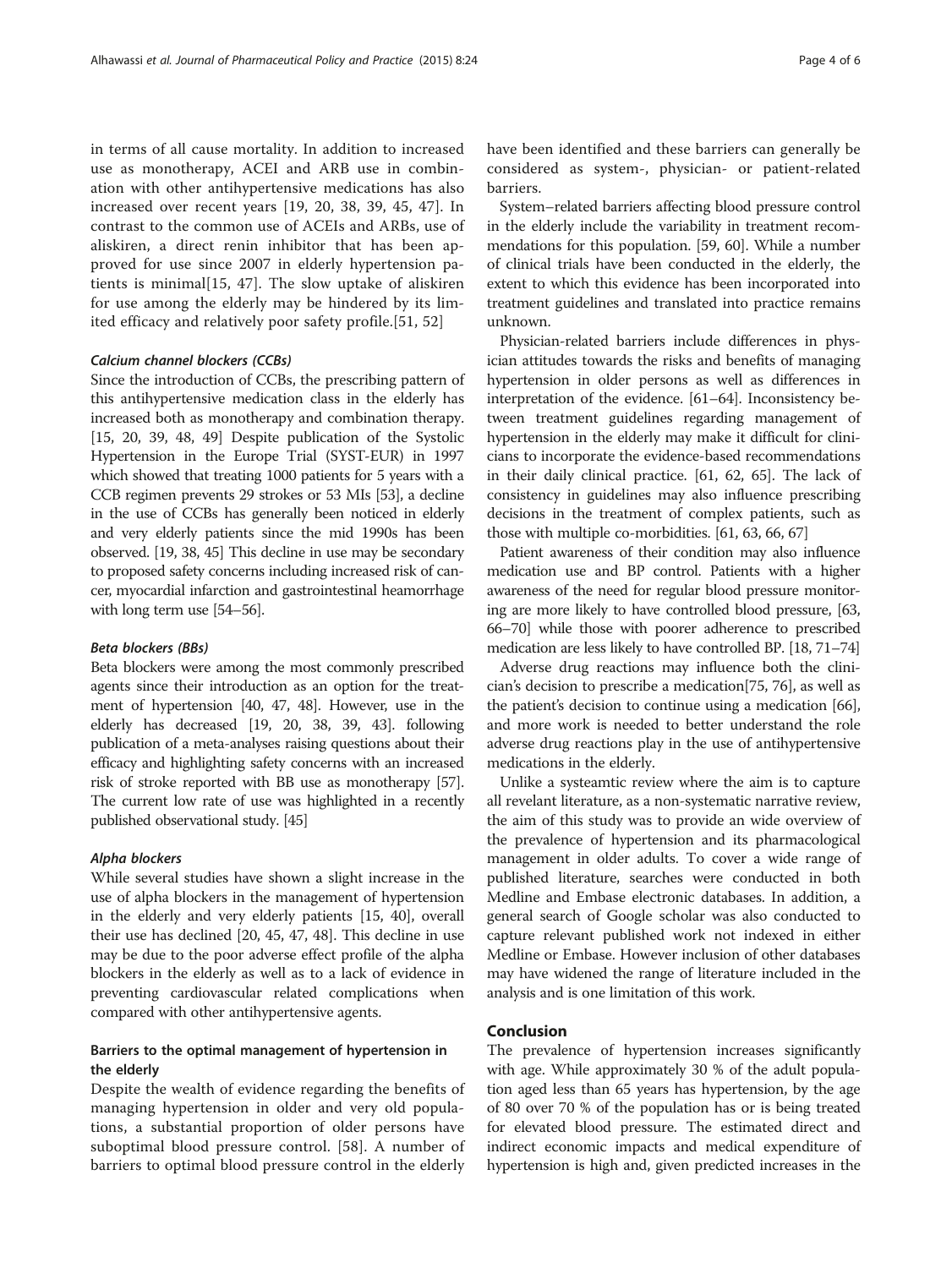<span id="page-4-0"></span>elderly population, likely to increase. Despite the availability of effective antihypertensive medications and good evidence for blood pressure reduction in older populations, current management, management appears suboptimal. Barriers to optimal blood pressure control in older populations are often multifactorial highlighting the clinical complexity of this patient population. System, prescriber and patient related barriers to the management of hypertension exist and is interplay between these such as the lack of clinical guidance regarding management of hypertension in complex older patients with multiple comorbidities contribute to suboptimal blood pressure control in older populations.

#### Abbreviations

RR: Relative risk; CI: Confidence interval; SBP: Systolic blood Pressure; DBP: Diastolic blood pressure; BP: Blood pressure; RAS: Renin angiotensin system; ARB: Angiotensin receptor blocker; ACEI: Angiotensin concerting enzyme inhibitor; CCB: Calcium channel blocker; BB: Beta blocker.

#### Competing interests

The authors declare they have no competing interests.

#### Authors' contributions

MK, IS, BS and LR proposed and designed the experiments. MK and BW performed the experiments, MK and LR analyzed the bioinformatics data and LR prepared phylogenetic trees. MK, IS, BS, and LR wrote the paper. All authors approved the final manuscript.

#### Author details

<sup>1</sup> Faculty of Pharmacy, University of Sydney, Sydney, Australia. <sup>2</sup>College of Pharmacy, King Saud University, Riyadh, Saudi Arabia. <sup>3</sup>Centre for Health Systems and Safety Research, Australian Insititue of Health Innovation, Macquarie University, North Ryde, Australia.

#### Received: 11 December 2014 Accepted: 1 September 2015 Published online: 14 October 2015

#### References

- Aronow WS, Fleg JL, Pepine CJ, Artinian NT, Bakris G, Brown AS, et al. ACCF/ AHA 2011 Expert Consensus Document on Hypertension in the ElderlyA Report of the American College of Cardiology Foundation Task Force on Clinical Expert Consensus Documents Developed in Collaboration With the American Academy of Neurology, American Geriatrics Society, American Society for Preventive Cardiology, American Society of Hypertension, American Society of Nephrology, Association of Black Cardiologists, and European Society of Hypertension. J Am Coll Cardiol. 2011;57:2037–114.
- 2. Oeppen J, Vaupel JW. Broken limits to life expectancy. Science. 2002;296:1029–31.
- 3. United Nations Department of Economic and Social Affairs Population Division. World Population Aging: 1950-2050. New York: United Nations; 2001.
- 4. He W, Sengupta M, Velkoff VA, DeBarros KA. U.S. Census Bureau, Current Population Reports, P23-209, 65+ in the United States: 2005. Washington DC: U.S. Government Printing Office; 2005.
- 5. Ogawa N, Matsukura R. Ageing in Japan: the health and wealth of older persons. In United Nations expert group meeting on social and economic implications of changing population age structures. 2007;199–220.
- 6. United Nations, Department of Economic and Social Affairs, Population Division. World Population Ageing 2013. New York: United Nations, 2013.
- 7. Pimenta E, Oparil S. Management of hypertension in the elderly. Nat Rev Cardiol. 2012;9:286–96.
- White SM. Including the very elderly in clinical trials. Anaesthesia. 2010;65:778–80.
- 9. Devlin G. Women and elderly: subgroups under-represented in clinical trials. Curr Opin Cardiol. 2010;25:335–9.
- 10. Musini VM, Tejani AM, Bassett K, Wright JM. Pharmacotherapy for hypertension in the elderly. Cochrane Database Syst Rev. 2009;7(4). CD000028.
- 11. Green BN, Johnson CD, Adams A. Writing narrative literature reviews for peer-reviewed journals: secrets of the trade. J Chiropr Med. 2006;5(3):101–17.
- 12. Kannel WB, Gordan T. Evaluation of cardiovascular risk in the elderly. The Framingham study. Bull N Y Acad Med. 1978;54(6):573–91.
- 13. Franklin SS, Gustin W, Wong ND, Larson MG, Weber MA, Kannel WB, et al. Hemodynamic patterns of age-related changes in blood pressure The Framingham Heart Study. Circulation. 1997;96:308–15.
- 14. Vasan RS, Beiser A, Seshadri S, Larson MG, Kannel WB, D'Agostino RB, et al. Residual lifetime risk for developing hypertension in middle-aged women and men: The Framingham Heart Study. JAMA. 2002;287(8):1003–10.
- 15. Bromfield SG, Bowling CB, Tanner RM, Peralta CA, Odden MC, Oparil S, et al. Trends in hypertension prevalence, awareness, treatment, and control among US adults 80 years and Older, 1988–2010. J Clin Hypertens. 2014;16(4):270–76.
- 16. Halter JB, Ouslander JG, Tinetti ME, Studenski S, High KP, Asthana S. Hazzard's Geriatric Medicine and Gerontology, 6th Edition. USA: McGraw-Hill; 2009.
- 17. Mann SJ. Systolic hypertension in the elderly: pathophysiology and management. Arch Intern Med. 1992;152:1977–84.
- 18. Lu F-H, Tang S-J, Wu J-S, Yang Y-C, Chang C-J. Hypertension in elderly persons its prevalence and associated cardiovascular risk factors in Tainan city, southern Taiwan. J Gerontol A Biol Sci Med Sci. 2000;55:M463–8.
- 19. Primatesta P, Poulter NR. Hypertension management and control among English adults aged 65 years and older in 2000 and 2001. J Hypertens. 2004;22:1093–8.
- 20. Trenkwalder P, Ruland D, Stender M, Gebhard J, Trenkwalder C, Lydtin H, et al. Prevalence, awareness, treatment and control of hypertension in a population over the age of 65 years: results from the Starnberg Study on Epidemiology of Parkinsonism and Hypertension in the Elderly (STEPHY). J Hypertens. 1994;12:709.
- 21. Gambassi G, Lapane K, Sgadari A, Landi F, Carbonin P, Hume A, et al. Prevalence, clinical correlates, and treatment of hypertension in elderly nursing home residents. Arch Intern Med. 1998;158:2377–85.
- 22. Franklin SS, Jacobs MJ, Wong ND, Gilbert J, Lapuerta P. Predominance of isolated systolic hypertension among middle-aged and elderly US hypertensives analysis based on National Health and Nutrition Examination Survey (NHANES) III. Hypertension. 2001;37:869–74.
- 23. Mitchell GF, Parise H, Benjamin EJ, Larson MG, Keyes MJ, Vita JA, et al. Changes in arterial stiffness and wave reflection with advancing age in healthy men and women the Framingham Heart Study. Hypertension. 2004;43:1239–45.
- 24. Pinto E. Blood pressure and ageing. Postgrad Med J. 2007;83:109–14.
- 25. Mackey RH, Sutton-Tyrrell K, Vaitkevicius PV, Sakkinen PA, Lyles MF, Spurgeon HA, et al. Correlates of aortic stiffness in elderly individuals: a subgroup of the Cardiovascular Health Study. Am J Hypertens. 2002;15:16–23.
- 26. Weinberger MH. Salt sensitivity of blood pressure in humans. Hypertension. 1996;27:481–90.
- 27. Fliser D, Ritz E. Relationship between hypertension and renal function and its therapeutic implications in the elderly. Gerontology. 1998;44:123–31.
- 28. Wallace SM, McEniery CM, Mäki-Petäjä KM, Booth AD, Cockcroft JR, Wilkinson IB. Isolated systolic hypertension is characterized by increased aortic stiffness and endothelial dysfunction. Hypertension. 2007;50:228–33.
- 29. Carretero OA, Oparil S. Essential hypertension part I: definition and etiology. Circulation. 2000;101:329–35.
- 30. MacMahon SW, Blacket RB, Macdonald GJ, Hall W. Obesity, Alcohol Consumption and Blood Pressure in Australian Men and Women The National Heart Foundation of Australia Risk Factor Prevalence Study. J Hypertens. 1984;2:85–91.
- 31. Barreto SM, Passos VMA, Firmo JOA, Guerra HL, Vidigal PG, Lima-Costa MFF. Hypertension and clustering of cardiovascular risk factors in a community in Southeast Brazil: the Bambuí Health and Ageing Study. Arq Bras Cardiol. 2001;77:576–81.
- 32. Mancia G, Fagard R, Narkiewicz K, Redon J, Zanchetti A, Böhm M, et al. ESH/ ESC Guidelines for the management of arterial hypertension The Task Force for the management of arterial hypertension of the European Society of Hypertension (ESH) and of the European Society of Cardiology (ESC). Eur Heart J. 2013;2013(34):2159–219.